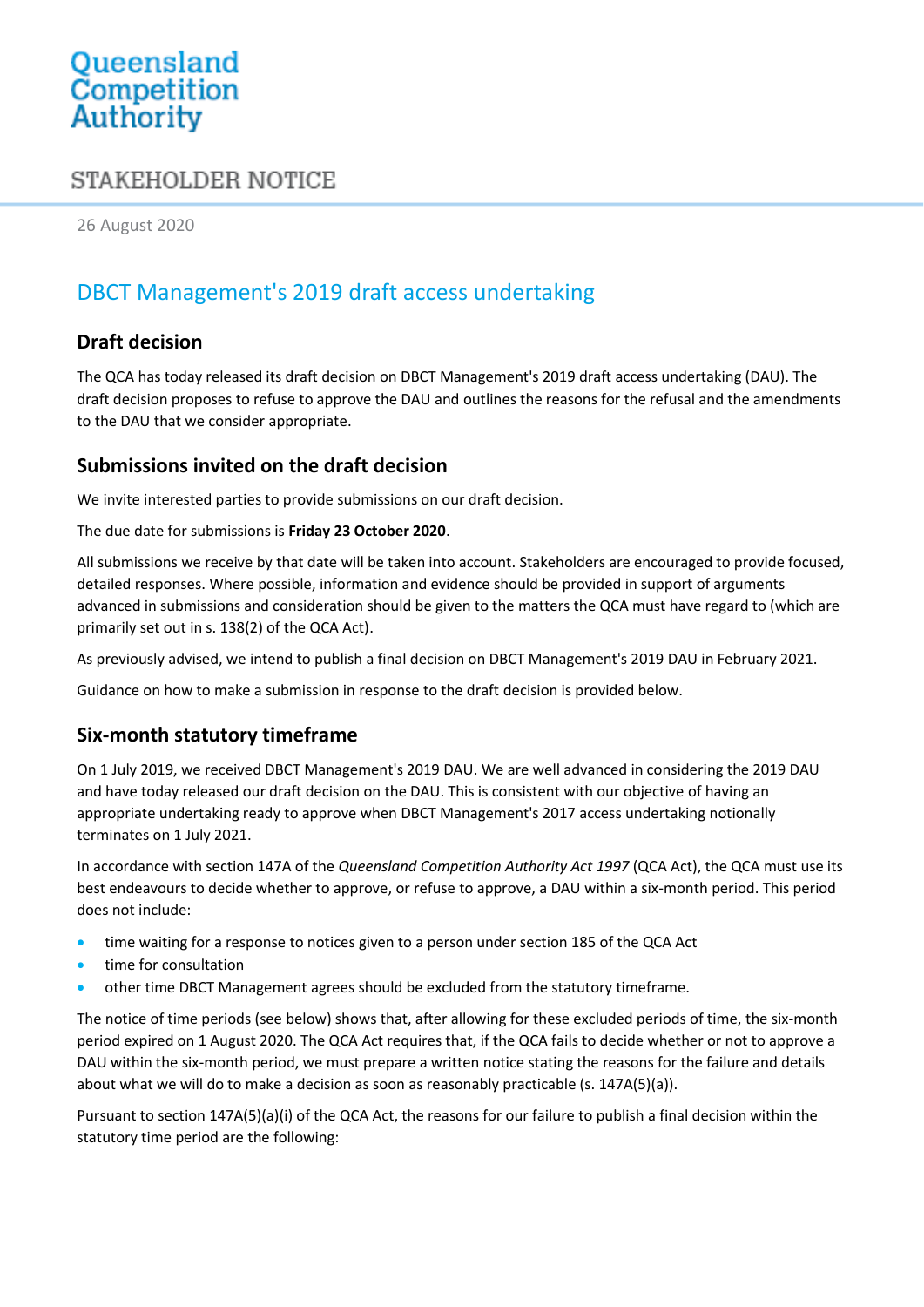- We issued DBCT Management with a mandatory initial undertaking notice in October 2017, requiring it to submit the DAU by 1 July 2019. We considered that this would promote the goal of having a new access undertaking ready on time, by providing a buffer to cope with unexpected matters, while affording natural justice to DBCT Management and other stakeholders.
- We identified that an important difference between DBCT Management's 2019 DAU and past access undertakings for the service at DBCT is the proposed negotiate–arbitrate pricing model (without a reference tariff) for determining access charges. We thus provided stakeholders with an additional consultation period to enable them to give us specific additional feedback on the 'threshold' issue of the appropriate pricing model for the DAU.
- Given the importance of this 'threshold' issue, on which stakeholders hold divergent views, we introduced an additional step into our proposed processes for assessment of the DAU—which was an interim draft decision on the appropriate pricing model to approve. This interim draft decision was released on 24 February 2020.
- We provided stakeholders with a consultation period to make submissions on the interim draft decision and also provided stakeholders with a subsequent further period to make collaborative submissions on the DAU.
- Given the buffer provided to cope with unexpected matters, we remain confident of releasing a final decision on DBCT Management's 2019 DAU in February 2021. This is in accordance with our publicly stated timetable for the assessment of the DAU and will allow sufficient time for a new access undertaking to be ready to approve when the 2017 undertaking notionally terminates on 1 July 2021.

Pursuant to section 147A(5)(a)(ii) of the QCA Act, we propose to take the following actions to make a decision as soon as reasonably practicable:

- We intend to complete consideration of DBCT Management's 2019 DAU, stakeholders' submissions (including those received as part of consultation on our draft decision) and other relevant matters, and have appropriate regard to the approval criteria in section 138(2) of the QCA Act.
- This is with the intention of publishing a final decision on the DAU by the end of February 2021.

# **Notice of time periods**

#### **Six-month statutory timeframe for assessing DBCT Management's 2019 DAU**

In accordance with section 147A of the QCA Act, the six-month period for assessing DBCT Management's 2019 DAU began on 23 September 2019 and ended on 1 August 2020. The six-month period did not include the following days:

| <b>From</b>         | To                   | Total<br>days | Reason                                                                                                                                         |
|---------------------|----------------------|---------------|------------------------------------------------------------------------------------------------------------------------------------------------|
| 1 July 2019         | 23 September<br>2019 | 85            | These days were given to DBCT Management and interested parties to<br>make initial submissions on the 2019 DAU.                                |
| 25 October<br>2019  | 22 November<br>2019  | 28            | These days were given to DBCT Management and interested parties to<br>make further submissions on the 2019 DAU pricing model.                  |
| 24 February<br>2020 | 24 April 2020        | 60            | These days were given to DBCT Management and interested parties to<br>make submissions on the QCA's interim draft decision on the 2019<br>DAU. |
| 29 April<br>2020    | 5 June 2020          | 37            | These days were given to DBCT Management and interested parties to<br>make collaborative submissions on the 2019 DAU.                          |